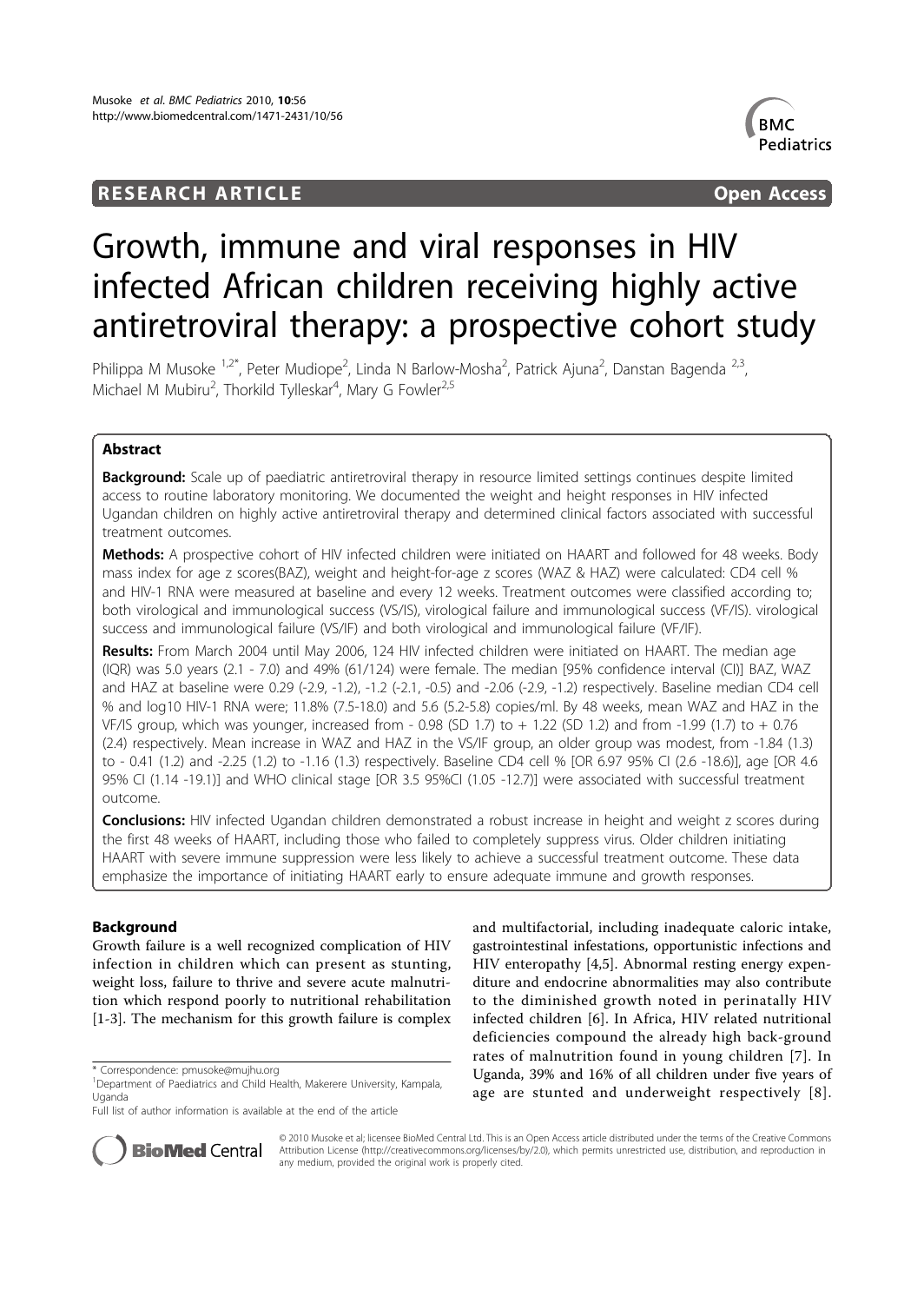Although there is a high prevalance of growth failure in HIV infected children from sub-Saharan Africa, recent studies have reported a growth response among children initiated on highly active antiretroviral therapy (HAART), including significant weight gain and increase in height after some delay [9-11].

HAART has become more widely available for children from resource-limited settings. The monitoring of antiretroviral treatment response in children and adults from sub-Saharan Africa remains mainly clinical with limited access to immunological and virological tests, except in the larger cities [12]. Therefore it is critical to demonstrate that basic growth parameters, which can be measured by primary level health care workers in resource limited settings, are associated with successful HIV treatment outcomes. Sustained increase in height and weight in children on HAART have been linked to successful virological response [13]. The objective of this study was to document the growth response to HAART in a cohort of HIV infected Ugandan children and to determine clinical factors including growth parameters associated with successful virologic and immunologic treatment outcome.

## Methods

The study design and methods for this cohort of HIV infected children initiating HAART in Makerere University-Johns Hopkins University Collaboration (MU-JHU Care Ltd) HIV Care Clinic are reported elsewhere [14]. In summary, we conducted a prospective cohort study of HIV infected Ugandan children initiated on highly active antiretroviral therapy (HAART) between March 2004 and May 2006. Response to HAART was monitored using clinical measurements including height and weight; and laboratory parameters including CD4 cell counts/percents and HIV-1 RNA. The study was approved by the Makerere University Research and Ethics Committee and the Uganda National Council for Science and Technology. Informed consent was obtained from parents/guardians before study specific procedures were performed.

#### Study population

A total of 130 HIV-infected children who were eligible for antiretroviral therapy (ART) were enrolled into the ART program at Makerere University-Johns Hopkins University Research Collaboration (MU-JHU) Kampala, Uganda. HIV infected children between 6 months and 12 years of age were initiated on HAART using the 2003 WHO criteria for antiretroviral therapy in resource-limited settings [15]. For this analysis, 124 children had growth measurements available and 123 completed the 48 weeks of follow up. Seven children died during the study follow up but one of them died after 44 weeks of follow up and therefore had data for most of the study time points except for week 48.

All the children received a non-nucleoside reverse transcriptase inhibitor (NNRTI)-based adult fixed dose combination (FDC) antiretroviral drug Triomune (CIPLA, India), containing stavudine (d4T 30 or 40 mg), lamivudine (3TC 150 mg) and nevirapine (NVP 200 mg). Those children who weighed less than 10 kg at HAART initiation, were prescribed syrup formulations of the same antiretroviral drugs until they weighed > 10 kg, when they were switched to Triomune. The triomune tablet was dosed based on the weight of the child and the individual antiretroviral (ARV) dosage was estimated according to weight band dosing [16]. Therefore the children received 1/4, 1/2 or 1 tablet of Triomune depending on their weight band. Children who developed a rash due to NVP hypersensitivity ( $n = 2$ ) had their Triomune discontinued and they were switched to an alternative regimen,  $dAT + 3TC + e$ favirenz (EFV). None of the children were switched to second line antiretroviral therapy during the 48 weeks of follow up.

#### Procedures

Study visits were conducted at baseline and every week for the first month, every two weeks for the second month and then every four weeks until 48 weeks. At the routine follow-up visits, anthropometric measurements were recorded, a physical exam was performed as was clinical staging, based on the 2003 WHO staging for infants and children. At baseline and every 12 weeks, blood was collected for CD4 cell counts/percents and plasma HIV-1 RNA. Children also received follow up clinical care which included multivitamins, cotrimoxazole prophylaxis, and free medication for all acute illnesses. Caregivers and children, if age appropriate, received adherence counseling at each scheduled followup visit. Adherence monitoring was conducted at each follow-up visit and was based on pill counts and selfreports from caregivers. Caregivers were provided with a 30 day supply of the antiretroviral medication.

#### Measurements

#### Growth measurements

Heights and weights were recorded for each child at each routine follow-up visit. This was done by staff trained in carrying out accurate measurements; and standardized stadiometers and scales were used. The body mass index (BMI) was calculated from height and weight measures as defined by BMI equal to weight (kilograms)/height (meter<sup>2</sup>). Median weight-for-age z score (WAZ), median height-for-age z score (HAZ) and body mass index-for-age z score (BAZ) were calculated using the WHO-child growth standards [17]. A z score of 0 represents the p50 which is the median age/sex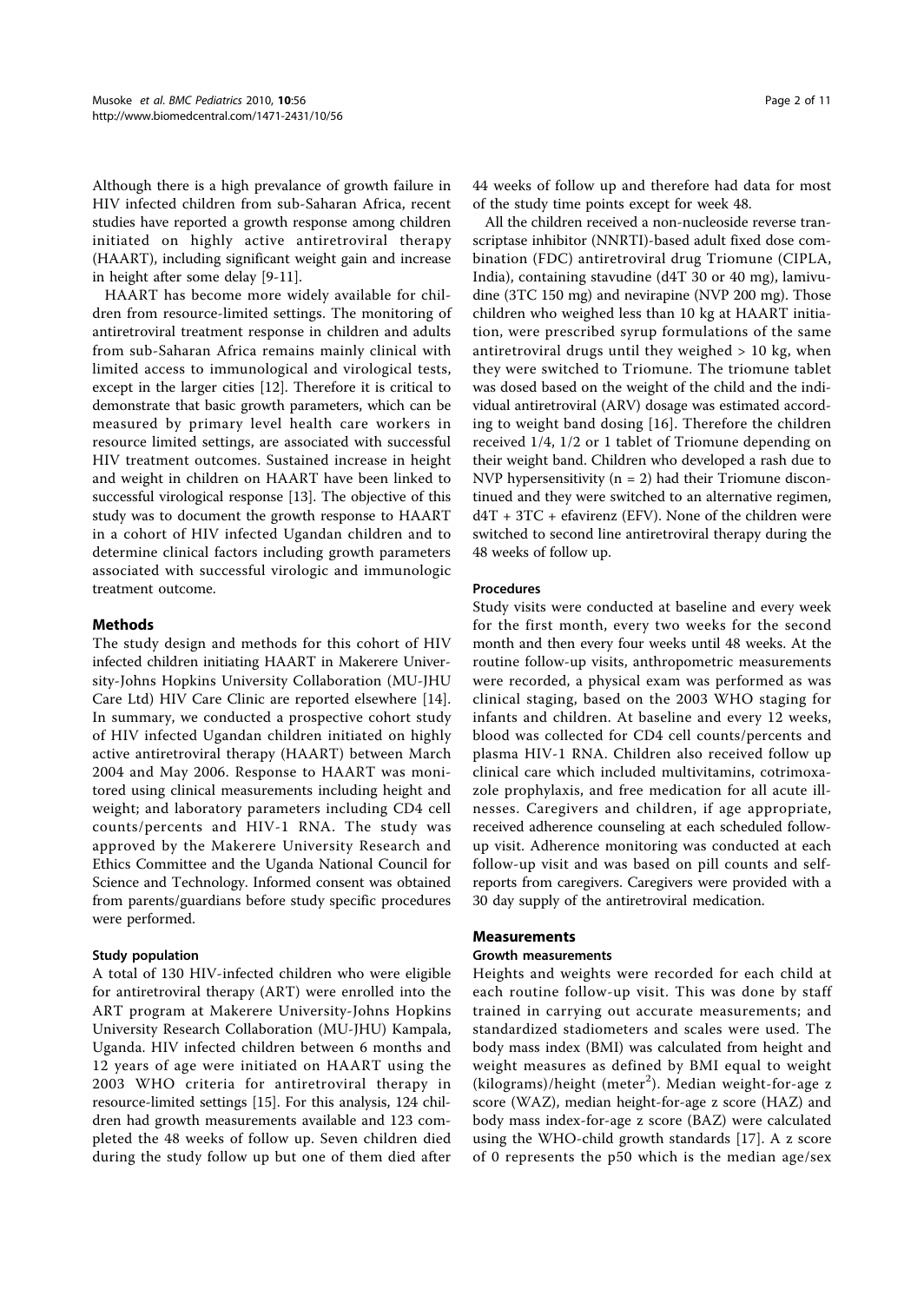WHO based reference population. A z score of -1 indicates that the child's weight or height is 1 standard deviation (SD) below the median weight or height for the reference population.

#### Laboratory measurements

Participants had blood drawn at baseline for measurement of complete blood cell count (CBC), CD4 cell count/percent, liver transaminases, renal function tests (creatinine) and plasma HIV-1 RNA. Repeat CD4 cell counts/percents and plasma HIV-1 RNA levels were done at 12, 24, 36 and 48 weeks after HAART initiation. All laboratory tests were performed at the MU-JHU Core Lab, Kampala Uganda, which is certified by the College of American Pathologists. The CD4 cell counts/ percents were assessed by BD FACS Calibur instrument (Becton, Dickinson & Company). Plasma HIV RNA levels were measured using the Amplicor HIV-1 Monitor Test, version 1.5 Standard assay (Roche Company, Branchburg, New Jersey/USA). Plasma HIV-1 RNA levels >750,000 copies/ml were diluted and further assessed by dilution.

Laboratory based Definitions of Treatment Success used in this analyses: HIV-1 RNA levels that were <400 copies/ml were considered undetectable and a successful treatment outcome for the purpose of these analyses. Virological treatment success (VS) was defined as undetectable viral load (< 400 copies/ml) after 24 weeks of HAART and sustained through 48 weeks of follow up. Immunological treatment success (IS) was defined as achievement of a CD4 cell percent above the age cut off level for severe immunosuppression (CD4 cell percent; less than one year > 25%, one to five years > 20%, greater than five years > 15%) after 24 weeks of HAART and sustained throughout the follow up period.

#### Statistical analysis

Descriptive statistics are presented as medians with inter-quartile ranges (IQR) and means with standard deviations (SD). Proportions of different baseline characteristics of study children and their respective 95% confidence intervals (CIs) are also provided. Chi square test p-values were used to compare baseline categorical variables. Kruskal Wallis p-values were used to compare medians of continuous variables at baseline. The primary endpoint for this analysis was achievement of a viral load less than 400 copies/ml at 24 weeks sustained through to 48 weeks, and achievement of CD4 cell count/percent above level of immune suppression for age. The children were classified into treatment outcome groups: virological and immunological success (VS/IS), virological success and immunological failure (VS/IF), virological failure and immunological success (VF/IS) and both virological and immunological failure (VF/IF). Mean WAZ and HAZ scores at the different time points of follow up after HAART initiation were compared using ANOVA and Scheffe's multiple comparison test. Factors associated with treatment success were analyzed using multinomial logistic regression and presented as univariate and multivariate analyses. In order to establish whether growth in children predicts virological and immunological treatment outcome after 48 weeks of HAART we conducted a logistic regression model for the different baseline z-scores and slope in the first 24 weeks. In this model, we categorized virological and immunological outcome as 1 (virological/ immunological success) and the other treatment outcome groups as 0. The utility of the WAZ, HAZ or growth velocity as predictors of successful treatment outcome was determined by calculating the sensitivity, specificity and ROC curves. Generalized estimating equations (GEE) were used to analyze weight and height velocity for different age groups during the 48 weeks of follow-up adjusting for various baseline factors. All statistical analyses were assessed for statistical significance at the p < 0.05 alpha level. All statistical analyses were performed using STATA Version10 (Copyright 1984- 2007 Statistics/Data Analysis StataCorp 4905 Lakeway Drive, College Station, TX 77845 USA).

#### Results

## Study population

The baseline characteristics of the 124 HIV infected children enrolled into the study and initiated on HAART are presented in Table 1. The median age was 5.0 years (IQR 2.1 -7.0) and 49% (61/124) were female. Only six (4%) children were below 12 months of age and the majority, 65% (80/124) were over 3 years of age. The children were more likely to be stunted than wasted with a median HAZ of -2.0 (IQR -2.9, -1.2) and WAZ of -1.2 (IQR -2.1, - 0.5) at baseline. The median CD4 cell percent and log10 HIV RNA were 11.75% (IQR 7.5 - 18.0) and 5.55 (5.2 - 5.8) copies/ml respectively. All the children were ART naïve at enrollment and 95% (123/ 130) completed 48 weeks of follow up. Seven children died during the study follow up; the causes of death included presumed pneumocystis carinii pneumonia, cerebral toxoplasmosis, HIV nephropathy, severe anaemia and diarrhoea. None of the deaths were related to the antiretroviral drugs. All the children were on their initial HAART regimen at the end of the 48 weeks. After HAART initiation the children had fewer sick visits during weeks 24 - 48 when compared to the initial 24 weeks on therapy (data not shown). On the basis of treatment outcome there were 80 (65%) VS/IS, 27 (22%) VS/IF, 10 (8%) VF/IS and 7 (5%) VF/IF children, in the respective groups [Table 1]. The baseline characteristics of each group were similar except for their baseline; age,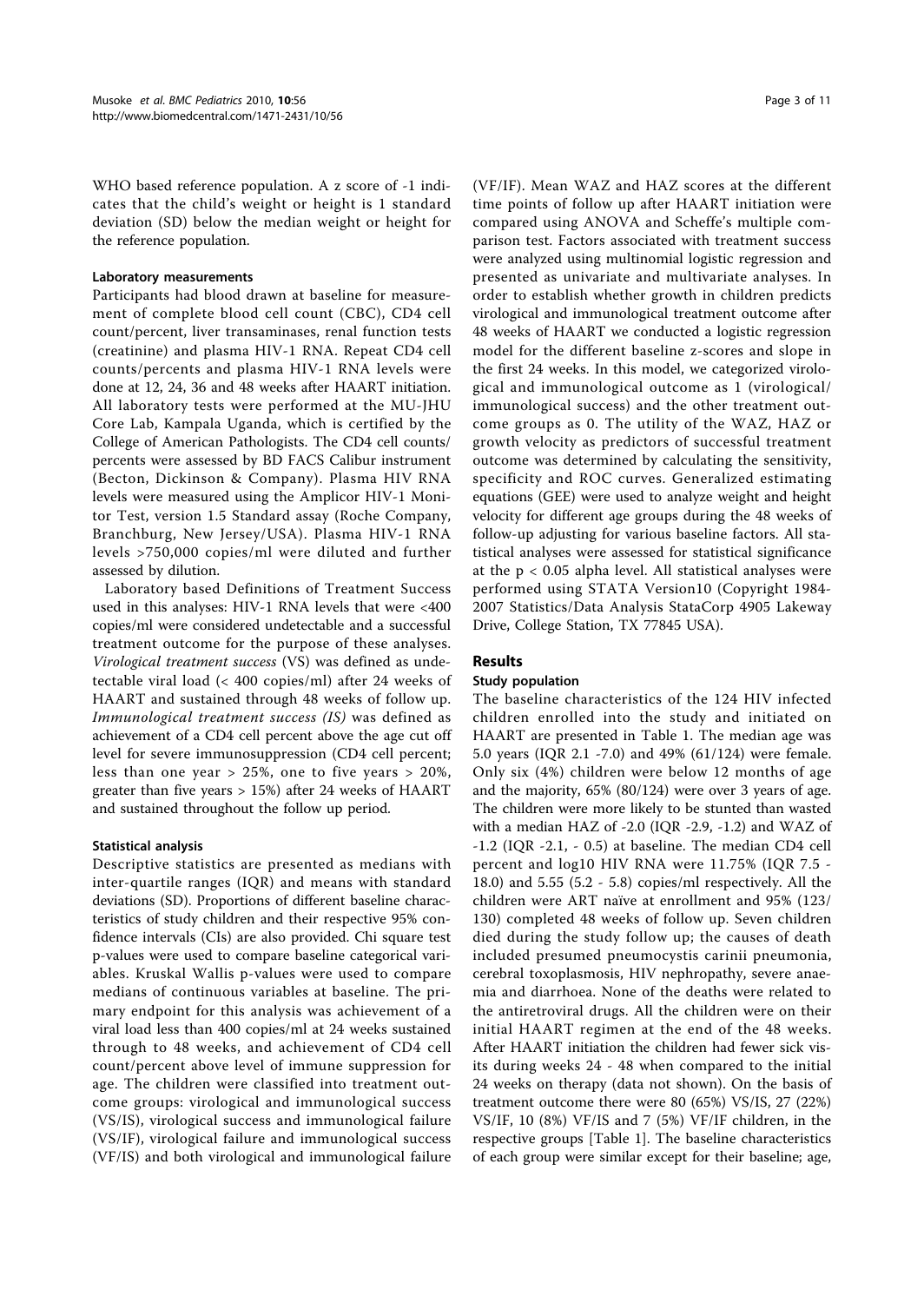| Characteristic              | All                   | $VS/IS***$             | VS/IF                   | VF/IS                  | VF/IF                  | P                      |
|-----------------------------|-----------------------|------------------------|-------------------------|------------------------|------------------------|------------------------|
| Number (%)                  | 124                   | 80 (65)                | 27(22)                  | 10(8)                  | 7(5)                   |                        |
| Sex $n(%)$                  |                       |                        |                         |                        |                        |                        |
| Male                        | 63 (51)               | 40 (50)                | 13 (48)                 | 5(50)                  | 5(71)                  |                        |
| Female                      | 61 (49)               | 40 (50)                | 14 (52)                 | 5(50)                  | 2(29)                  | $0.73 +$               |
| Age (years)                 |                       |                        |                         |                        |                        |                        |
| median (IQR)                | $5.0$ $(2.1 - 7.0)$   | $4.7$ $(2.0 -8.6)$     | $7.0(5.4-9.8)$          | $1.7$ (0.9 - 2.8)      | $4.08(1.3 - 6.6)$      | $0.0001*^{a}$          |
| <b>BAZ¥</b>                 |                       |                        |                         |                        |                        |                        |
| Median (IQR)                | $0.29$ $(-2.9, -1.2)$ | $0.42$ $(-0.8, 0.9)$   | $-0.42$ $(-1.7, 0.4)$   | 0.44(0.2, 1.3)         | 0.37(0.3, 1.0)         | $0.01*$ <sup>a</sup>   |
| WAZ¥                        |                       |                        |                         |                        |                        |                        |
| median (IQR)‡               | $-1.2$ $(-2.1, -0.5)$ | $-1.13$ $(-1.9, -0.2)$ | $-2.10$ $(-2.9,-1.2)$   | $-1.33$ $(-2.1, -0.6)$ | $-0.90$ $(-1.1, -0.6)$ | 0.06 <sup>a</sup>      |
| <b>HAZ¥</b>                 |                       |                        |                         |                        |                        |                        |
| median (IQR)                | $-2.0$ $(-2.9, -1.2)$ | $-1.95$ $(-2.6, -1.1)$ | $-2.39$ $(-3.2, -1.42)$ | $-2.55(-3.7, -1.3)$    | $-1.99$ $(-3.2, -1.5)$ | $0.18^{a}$             |
| #WHO stage n (%)            |                       |                        |                         |                        |                        |                        |
| Stage1                      | 23 (19)               | 14(18)                 | 6(22)                   | 2(20)                  | 1(14)                  |                        |
| Stage 2                     | 63 (51)               | 37(46)                 | 17(63)                  | 5(50)                  | 4(57)                  |                        |
| Stage 3                     | 38 (30)               | 29(36)                 | 4(15)                   | 3(30)                  | 2(29)                  | 0.61                   |
| WAZ category‡               |                       |                        |                         |                        |                        |                        |
| $WAZ > -2$                  | 81 (72)               | 58 (77)                | 10 (48)                 | 7(70)                  | 6(100)                 |                        |
| $WAZ \leq =-2$              | 31 (28)               | 17(23)                 | 11(52)                  | 3(30)                  | 0(0)                   | $0.02*$                |
| HAZ category                |                       |                        |                         |                        |                        |                        |
| $HAZ > -2$                  | 62 (50)               | 42 (53)                | 12(44)                  | 4(40)                  | 4(57)                  |                        |
| $HAZ \leq -2$               | 62 (50)               | 38 (47)                | 15 (55)                 | 6(60)                  | 3(43)                  | 0.78                   |
| BAZ category                |                       |                        |                         |                        |                        |                        |
| $BAZ > -2$                  | 117 (94)              | 75 (94)                | 25 (93)                 | 10 (100)               | 7(100)                 |                        |
| $BAZ \leq -2$               | 7(6)                  | 5(6)                   | 2(7)                    | 0(0)                   | (0)                    | 0.75                   |
| Log <sub>10</sub> HIV-1 RNA |                       |                        |                         |                        |                        |                        |
| median (IQR)                | $5.55(5.2 - 5.8)$     | $5.54$ $(5.2 - 5.9)$   | $5.36$ (4.9 - 5.7)      | $5.88$ $(5.7 - 5.9)$   | $5.76$ $(5.6 - 6.2)$   | $0.007*$ <sup>a</sup>  |
| CD4 cell %                  |                       |                        |                         |                        |                        |                        |
| median (IQR)§               | $11.75(7.5 - 18.0)$   | 14.7 (10.3 -19.7)      | $7.2$ $(3.3 - 9.0)$     | $14.6$ $(8.4 - 21.0)$  | $5(3.8 - 11.1)$        | $0.0001*$ <sup>a</sup> |
| CD4 cell % category         |                       |                        |                         |                        |                        |                        |
| n (%)                       |                       |                        |                         |                        |                        |                        |
| $\leq 5\%$                  | 19 (16)               | 6(8)                   | 8(31)                   | 1(10)                  | 4(57)                  |                        |
| $> 5\% - 5\%$               | 30(25)                | 13(17)                 | 13 (50)                 | 3(30)                  | 1(14)                  |                        |
| >10%                        | 71 (59)               | 58 (75)                | 5(19)                   | 6(60)                  | 2(29)                  | $< .0001*$             |

| Table 1 Baseline characteristics of the children according to antiretroviral treatment outcome group |  |
|------------------------------------------------------------------------------------------------------|--|
|------------------------------------------------------------------------------------------------------|--|

a Kruskal Wallis tests for p values and others based on Pearson Chi-squared test \*Statistically significant at the 0.05 alpha level ‡n = 112 because 12 children >10 yrs #according to WHO paediatric clinical staging 2003 §4 missing CD4 cell percents at baseline. ¥BAZ = basal metabolic rate z score, ¥WAZ = weight for age z score, ¥HAZ = height for age z score. \*\*VS = virological success, IS = immunological success, VF = virological failure, IF = immunological failure.

WAZ category, BAZ, log HIV-1 RNA and CD4 cell %. The VF/IS treatment outcome category were the youngest with a median age of 1.7 years (IQR 0.9-2.8) and had the highest median viral load of 5.88 copies/ml (IQR 5.7 - 5.9). The immunological failure groups (VS/IF and VF/IF) both had baseline median CD4 cell percent below 10% at study entry and they were significantly different from the immunological success groups (VS/IS & VF/IS) (p = 0.0001).

#### Changes in growth parameters of children on HAART according to treatment outcome group

Mean changes in WAZ and HAZ scores during the 48 weeks of HAART therapy by treatment outcome groups are presented in Figure 1. The BMI z scores did not change significantly over the follow up period. There were no statistically significant differences in BMI z scores between the treatment failures and the treatment success groups at any of the time points (data not shown). By the end of the study all the treatment outcome groups had a significant increase in mean growth z scores regardless of their virological and immunological treatment outcome. The overall mean WAZ and HAZ scores increased from -1.14 (SD) and -2.06 (SD) at baseline to + 0.6 (SD) and -0.41 (SD) respectively by 48 weeks ( $p = 0.001$ ).

The VS/IS and VF/IS groups both had significant improvements in mean HAZ and WAZ scores on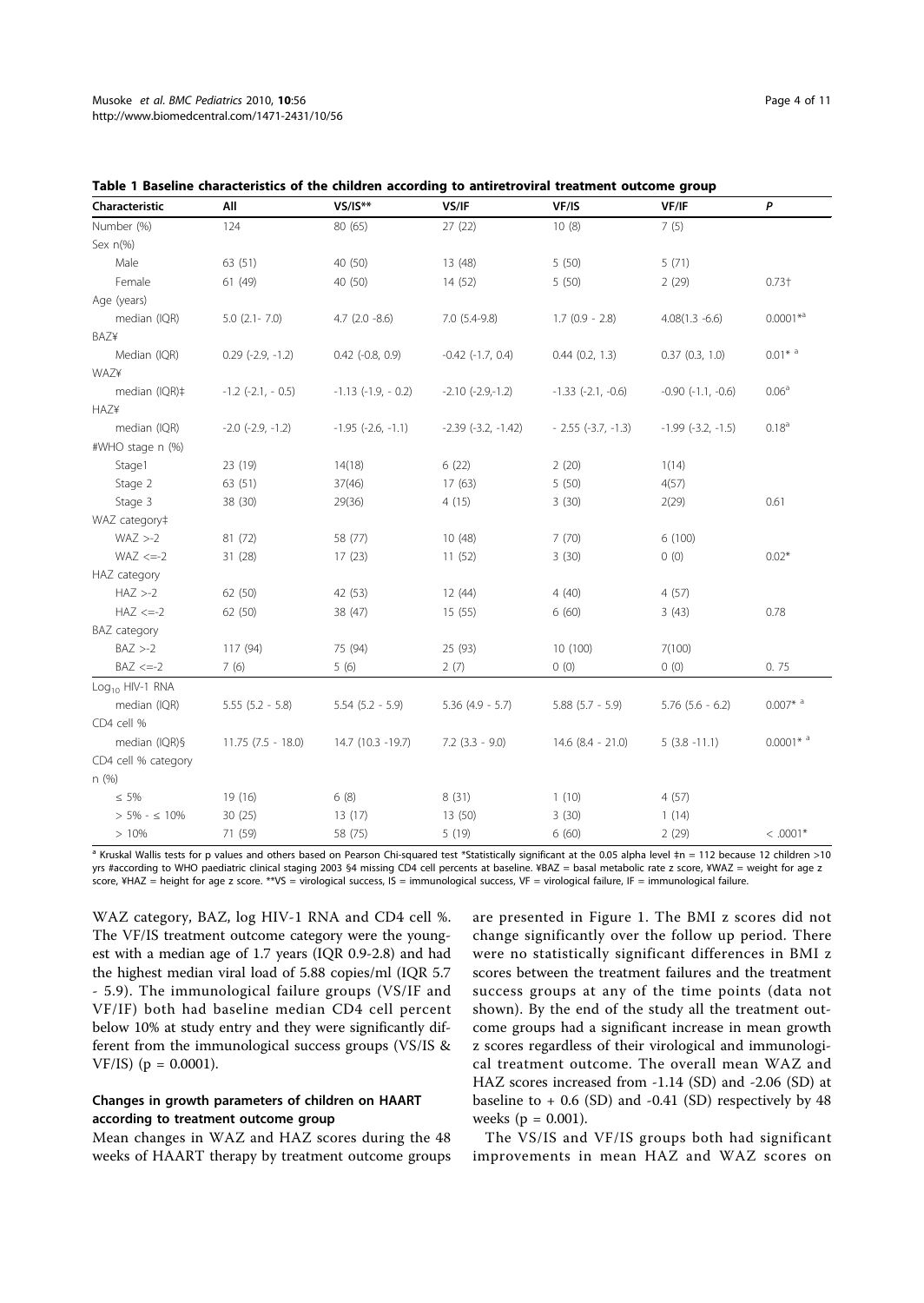

therapy, suggesting that complete viral suppression is not a requirement for an initial increase in weight and height (Figure 1). The VF/IS category (which comprised of comparatively younger children) had a more robust increase in mean growth z scores with a WAZ increasing from - 0.98 (SD 1.7) to + 1.22 (SD 1.5) and HAZ from - 1.99 (SD1.7) to 0.76 (SD 2.4) (Table 2 and 3). Unlike the other treatment outcome groups, the VS/IF group had a slow and modest increase in HAZ and did not achieve a mean HAZ of 0 by the end of the 48 week follow up (Figure 1). The VF/IF group had greater than 1 SD unit increase in WAZ and HAZ, without complete suppression of virus or restoration of CD4 cells. However, this small group  $(n = 7)$  experienced a log drop in median viral load (mean 5.8 to 4.8) and a significant increase in median CD4 cell percent (5.0 to 17.4) between baseline and 48 weeks.

When the treatment outcome groups were categorized by age, the VS/IF and VF/IF groups did not include any children less than one year of age, indicating than none

Table 2 Mean WAZ values at baseline and 24 and 48 weeks after HAART initiation

| <b>Treatment Outcome group</b> | Baseline(O)   | WAZ values 24 wks | 48 wks       | Ρ           |
|--------------------------------|---------------|-------------------|--------------|-------------|
| $VS/IS(n = 75)$ #              |               |                   |              |             |
| WAZ mean (SD)                  | $-1.07(1.3)$  | $-0.05(1.4)$      | 0.50(1.2)    | $< 0.0001*$ |
| $VS/IF (n = 21)$               |               |                   |              |             |
| WAZ mean (SD)                  | $-1.84(1.3)$  | $-1.02(1.3)$      | $-0.41(1.2)$ | 0.002       |
| $VF/IS (n = 10)$               |               |                   |              |             |
| WAZ mean(SD)                   | $-0.98(1.7)$  | 0.44(1.5)         | 1.22(1.5)    | 0.013       |
| $VF/IF (n = 6)$                |               |                   |              |             |
| WAZ mean (SD)                  | $-0.70(0.63)$ | 0.37(0.76)        | 0.97(0.8)    | 0.004       |

†12 missing WAZ values were > 10 yrs \*ANOVA, statistically significant at the 0.05 alpha level. #n = 75, 71 & 69 at 0, 24 and 48 weeks respectively. WAZ = Weight for Age z score. VS = virological success, VF = virological failure, VF = virological failure and IF = immunological failure.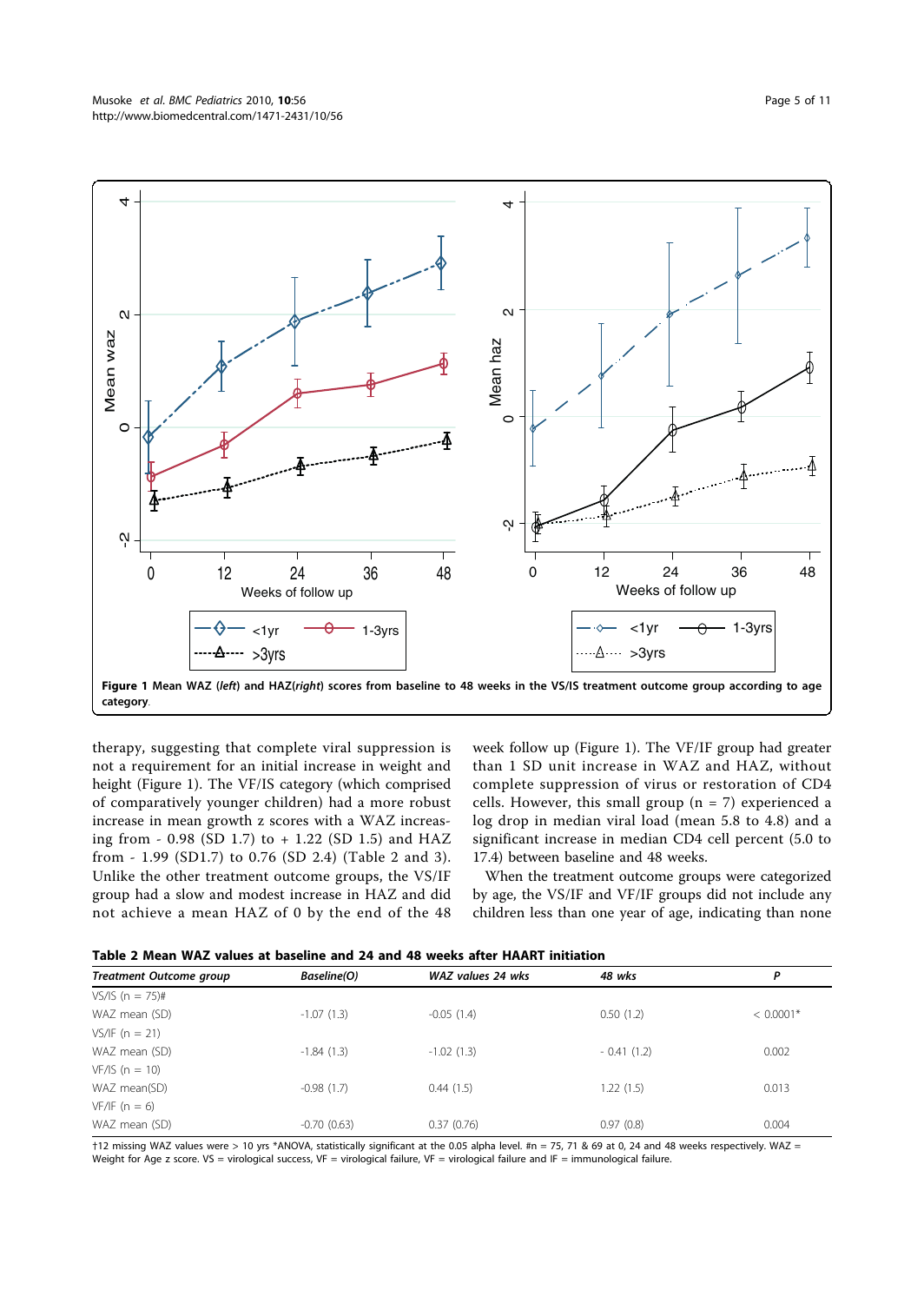|  | Page 6 of 11 |  |  |  |
|--|--------------|--|--|--|
|--|--------------|--|--|--|

| Baseline(0)  | HAZ values 24 wks | 48 wks       | P           |
|--------------|-------------------|--------------|-------------|
|              |                   |              |             |
| $-1.95(1.4)$ | $-0.88(1.9)$      | 0.005(1.8)   | $< 0.0001*$ |
|              |                   |              |             |
| $-2.25(1.2)$ | $-1.88(1.2)$      | $-1.16(1.3)$ | 0.005       |
|              |                   |              |             |
| $-1.99(1.7)$ | $-0.76(1.5)$      | 0.59(2.4)    | 0.031       |
|              |                   |              |             |
| $-2.03(1.3)$ | $-1.13(1.0)$      | $-0.07(1.1)$ | 0.018       |
|              |                   |              |             |

Table 3 Mean HAZ values at baseline and 24 and 48 weeks after HAART initiation

\*ANOVA, statistically significant at the 0.05 alpha level. # n = 80, 75 & 73 at 0, 24 and 48 weeks respectively. HAZ = Height for age z score. VS = virological success, VF = virological failure, VF = virological failure and IF = immunological failure.

of the infants had experienced immunological failure by 48 weeks on HAART [Figure 2, 4]. All children had a significant mean increase in WAZ and HAZ but the 1-3 year olds ( $p < 0.0001$ ) and the  $> 3$  year olds ( $p < 0.0001$ ) had a less robust increase in WAZ and HAZ when compared to infants <1 year of age [Figure 1, 4].

## Factors associated with treatment outcomes

When the baseline characteristics were placed into a univariate model for association with the successful treatment outcome group (VS/IS) compared to the other treatment outcome groups combined, only CD4 cell % at baseline was significantly associated with successful treatment outcome [Table 4]. The children with CD4 cells > 10% at HAART initiation were seven times more likely to have a successful treatment outcome (VS/ IS) when compared to those children with a CD4 cell percent < 10%. The other factors, including age, sex, HIV RNA, WAZ and HAZ were not significantly associated with successful treatment outcome. In a multivariate model age and WHO clinical stage were also associated with successful treatment outcome after

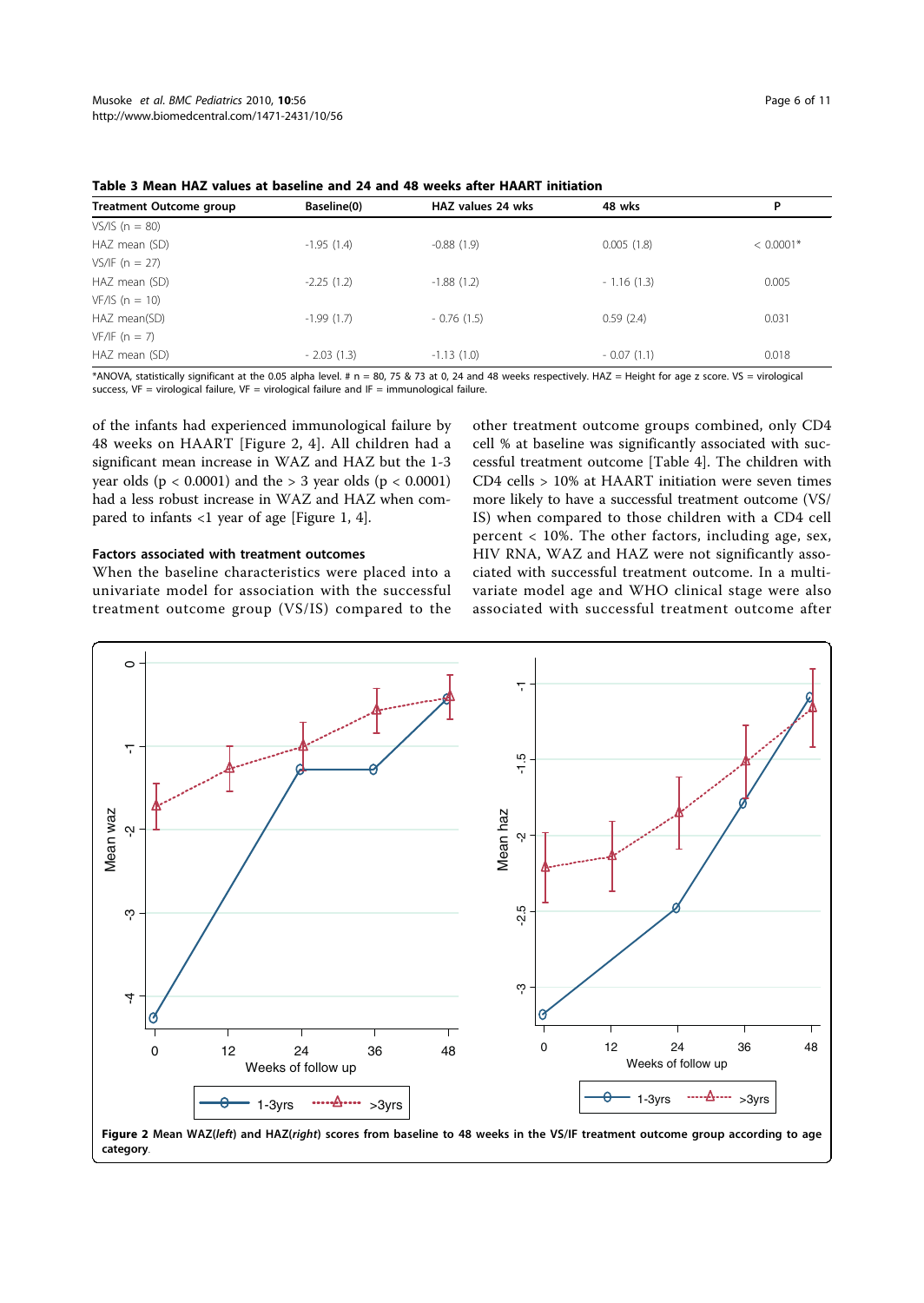

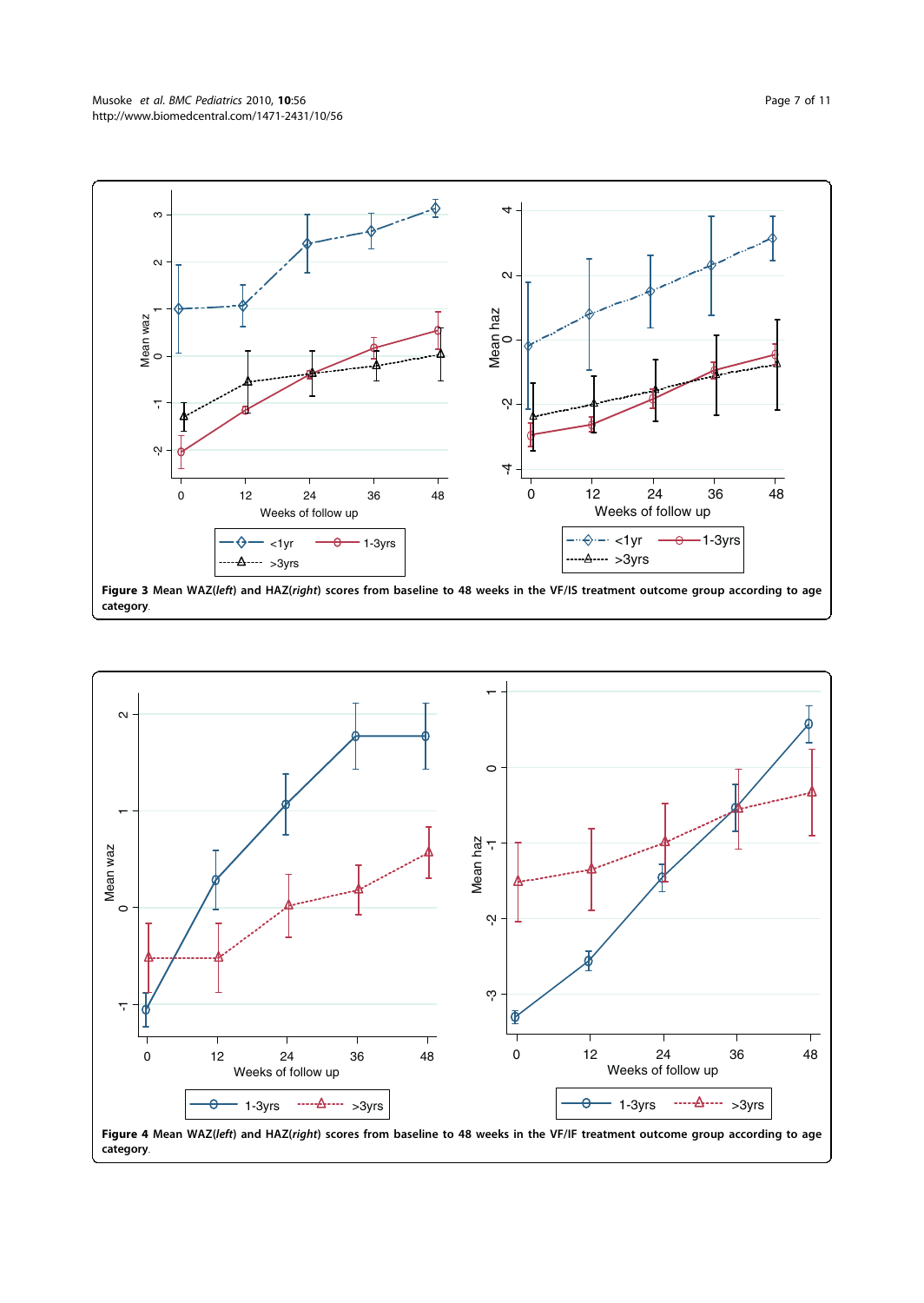Table 4 Baseline factors associated with successful treatment outcome (VS/IS)

| <b>Baseline characteristic</b>                           | Unadjusted OR (95%<br>CI) | Adjusted OR (95%<br>CI) + |
|----------------------------------------------------------|---------------------------|---------------------------|
| Age<br>$>$ 18 months (vs $<$ 18<br>mths)                 | $1.07$ $(0.39 - 2.96)$    | 4.6 $(1.14 - 19.1)^*$     |
| Sex<br>Male (vs Female)                                  | $0.91(0.44 - 1.91)$       | $0.71$ $(0.27 - 1.85)$    |
| $CD4$ cell %<br>$>10\%$ (vs $\leq 10\%$ )                | $7.04$ (3.07 - 16.19)**   | $6.97$ (2.6 - 18.6)**     |
| HIV-1 RNA (copies/ml)<br>$<$ 750,000 (vs $\geq$ 750,000) | $1.95(0.51 - 7.51)$       | $1.42(0.29 - 6.98)$       |
| WHO stage<br>1&2 (vs 3)                                  | $2.21$ (0.93 - 5.24)      | $3.50$ (1.05 - 12.7)*     |
| WA7<br>$\le -2$ (vs $\ge -2$ )                           | $0.48$ $(0.20 -1.13)$     | $0.50$ $(0.14 -1.78)$     |
| HA7<br>$\le -2$ (vs $> -2$ )                             | $0.79$ $(0.38 - 1.66)$    | $1.19(0.39 - 3.65)$       |

†Adjusted for age, sex, CD4 cell %, viral load, WHO stage, WAZ and HAZ. \*\*p  $<$  0.0001 \*p =  $<$  0.05. HAZ = Height for age z score, WAZ = weight for age z score and WHO = World Health Organization.

adjusting for sex, HIV RNA, CD4 cell %, WAZ and HAZ [Table 4]. The mean HAZ and WAZ slopes from baseline to 48 weeks were indicatively similar in all the groups except for the VS/IF group, which was older, where the slopes for WAZ and HAZ were much less than the other treatment outcome groups [Figure 2]. Weight and height velocity were not significantly associated with treatment outcome when age, baseline CD4 cell % and WHO clinical stage were included in the GEE model.

In a multinomial logistic regression, older age >18 months ( $p < 0.001$ ), lower (<10%) baseline CD4 cell % (p = 0.001) and lower (<-2 SD) baseline HAZ (p < 0.001) were significantly associated with immunological failure alone (VS/IF), while lower age  $<$  18 months (p = 0.027) was associated with virological failure alone (VF/ IS); and lower CD4 cell % ( $p = 0.014$ ) was associated with an observation of a both a virological and immunological failure(VF/IF) at 48 weeks. Age had the greatest predictive probability (44%) for observing both an immunologic and virologic success.

## Viral and immune response to HAART according to treatment outcome groups

Eighty six percent (107/124) of the children had undetectable viral load (< 400 copies/ml) and 73% (90/124) had immune restoration after 48 weeks of HAART. The proportion of children less than one year, one to three years and over three years of age with VS at 48 weeks were 50% (3/6), 82% (34/38) and 90% (68/73) respectively. The proportion of children with immunological success (IS) in the same age groups were 83% (5/6), 97% (37/38) and 89% (65/73) respectively. The one child under one year of age (1/6) who did not achieve immunological success at 48 weeks had a CD4 cell percent of 24%. The mean CD4 cell percent after 48 weeks of HAART was significantly different for the 4 categories: 32.4% (SD 7.0) in the VS/IS, 18% (SD 4.9) in the VS/IF, 32.2% (SD 4.9) in the VF/IS, 17.5% (SD 4.5) in the VF/ IF group (p < 0.001). Twenty four weeks after HAART initiation, the mean log10 HIV RNA in the VS/IS, VS/ IF, VF/IS and VF/IF was also different: 2.6 (SD 0.37), 2.7 (SD 0.13), 4.0 (SD 0.80) and 4.8 (SD 0.79) respectively  $(p < 0.01)$ . By definition, all the children in the VS/IS and VS/IF groups had HIV-1 RNA < 400 copies/ml at 24, 36 and 48 weeks on HAART; none of the children in the VF/IS and VF/IF groups had a viral load < 400 copies/ml at the same time points.

## Utility of growth parameters for predicting successful treatment outcomes

Used by themselves, the baseline WAZ, HAZ and 24 week WAZ and HAZ, and first 24 week WAZ and HAZ velocity showed modest to low sensitivity (< 63%) and specificity (< 42%) (data not shown) for predicting successful treatment outcome. However, when they were used together in a model to predict success or failure at a cut-off of model probability >0.5, there was increased sensitivity of 87.3%, but very low specificity of 27.0%.

#### Discussion

Similar to other studies from Africa and other resource limited settings, HIV infected children in this study experienced a significant increase in height and weight after initiation of NNRTI based HAART [18-24]. The younger VF/IS group experienced a robust growth response despite failing to completely suppress virus on therapy. Our findings are similar to those of Ghaffari et al who found that the children on HAART with immunological treatment success, and with or without complete viral suppression had similar increases in weight and height z scores at 48 and 96 weeks post therapy [25]. The authors postulate that although the virus may still replicate post therapy, its effect on growth may be less deleterious. Our study findings concur with the above observation and suggests that complete viral suppression may not be a requirement for the initial growth response in children on HAART [26] as long as there is a robust immune response. Children have high lymphoproliferative responses compared to adults which may help explain these findings. In contrast, Verweel et al found that the children on HAART who were viral responders had significant increases in height and weight while the non responders did not [13]. Guillen et al also found that children with complete viral suppression had more significant increases in height and weight when compared to children with inadequate viral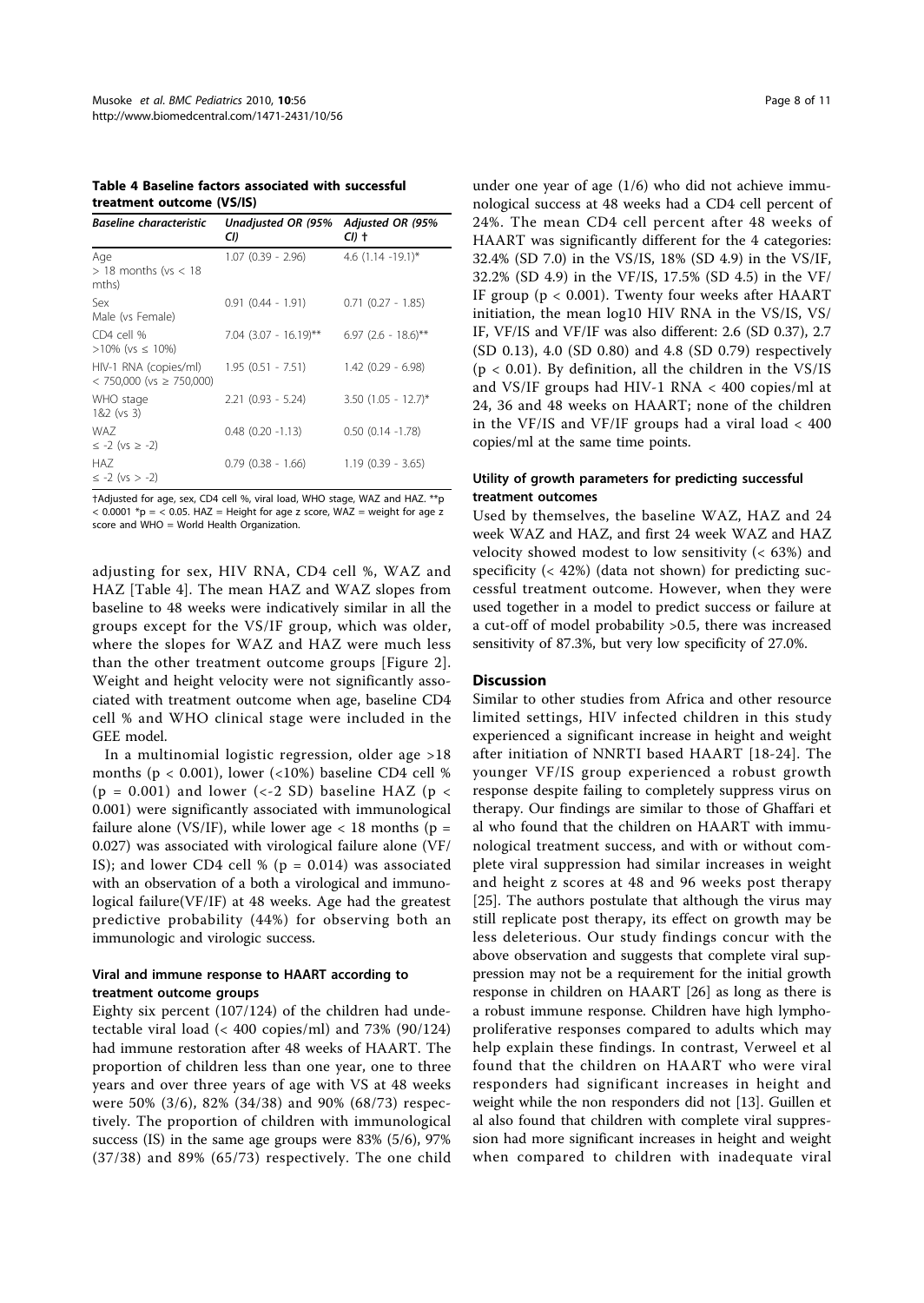suppression [27]. The differences noted in these two studies could be related to their small sample size, older age of the children, longer follow up period, or due to most of their study children being on second line therapy at the time of evaluation. In comparison, our cohort were all ART naïve, had a high rate of adherence to the antiretroviral fixed dose combination and the VF/IF group also had an initial modest response to therapy. However, other studies have also documented the significant increase in growth velocity while on HAART, without complete viral suppression [2,10,26]. Similar to our findings these studies also found no significant change in BMI on therapy and suggest that unlike adults children on therapy increase in both height and weight and therefore maintain the same BMI.

Older infected children in resource limited settings are usually long term survivors with severe immunosuppression and are less likely to have a rapid increase in height on HAART [26]. In our study, the older VS/IF group had the poorest growth response to HAART suggesting that immune reconstitution may be more critical than complete viral suppression for initial growth response in children [25]. When compared to the other treatment outcome groups in the study, these children had a higher baseline viral load, were more severely immunosuppressed and wasted and their growth response to therapy was modest. A longer follow-up may have provided more information on their potential for catch-up growth. However, considering findings from other studies with longer follow up, increases in height are less pronounced when HAART is initiated later [26,28]. Therefore, to ensure that HIV infected children reach their full height potential, HAART needs to be initiated early before irreversible stunting occurs. This requires early identification of HIV infected children and could be achieved through scale up of national early infant HIV diagnosis (EID) programs using dried blood spots (DBS)[29]. From our data, children who were not showing a significant increase in height or weight were also failing immunologically. Another study found that height growth velocity was a predictor of survival independent of viral load, age and CD4 cell count in HIV infected children on HAART [2]. In our cohort weight and height velocity over the 48 weeks did not predict virologic or immunologic treatment outcome. This may be related to the initial drop in viral load and modest increase in CD4 cell percent in most children leading to an initial growth response.

The children who initiated HAART with a low CD4 cell percent, regardless of age were less likely to have a robust increase in CD4 cells. It seems these children, in fact have lost their potential for 'good enough' immunological reconstitution and therefore they do not reach our threshold for 'immunological success' within the first 48 weeks on therapy. These findings are consistent with other studies where delay in initiation of HAART is more likely to lead to treatment failure in children and adults [19,20,28]. Our study further emphasize the importance of initiating HAART early in children so as to suppress virus, restore immune function and enable satisfactory somatic growth. It is critical to ensure that these initial growth responses in children from sub-Saharan Africa are sustained beyond the early years of therapy. Longer term follow up of children on HAART from Thailand, report younger age, higher baseline CD4 cell % and sustained viral suppression after 24 weeks as predictors of immune recovery at week 96 [28]. In addition, a study from Cote d'Ivoire reported improved survival and sustained viral suppression with good immune recovery in children on HAART for a median follow up of 36 months [30].

Our documentation of early growth responses on HAART, despite inadequate viral suppression in children from a resource limited setting is encouraging. However, the continued replication of virus on HAART leads to selection of resistant mutations which may limit future treatment options [20,31,32]. Children in resource limited settings have even more limited treatment options and remaining on a first line regimen with adequate immune recovery and adequate growth response may be more important than switching to second line therapy to ensure complete viral suppression [25]. Therefore it is important to develop strategies that ensure good adherence to the first line regimen and close clinical monitoring may be the better option for scaling up ART and improving survival of HIV infected children from resource limited settings. In the larger Ugandan population similar robust growth responses may not occur in all children initiating HAART because of the varying infectious diseases and socio-economic factors in the home.

There were certain limitations to our study including the small number of children in the failure groups and the lack of growth data for HIV negative control children which may have affected the results. Also, the follow-up duration was 48 weeks so we were unable to assess the long term impact of HAART on growth, despite inadequate viral suppression. However, the strength of this study is that it was a prospective cohort with longitudinal clinical and laboratory data collected consistently with no child lost to follow up, except for those who died. In addition, the children had high adherence levels to HAART and the majority experienced viral and immune treatment success with associated improvement in growth. Larger studies with longer follow up on therapy would be beneficial in documenting the sustained growth response of infected children and guiding future treatment strategies for children from resource limited settings.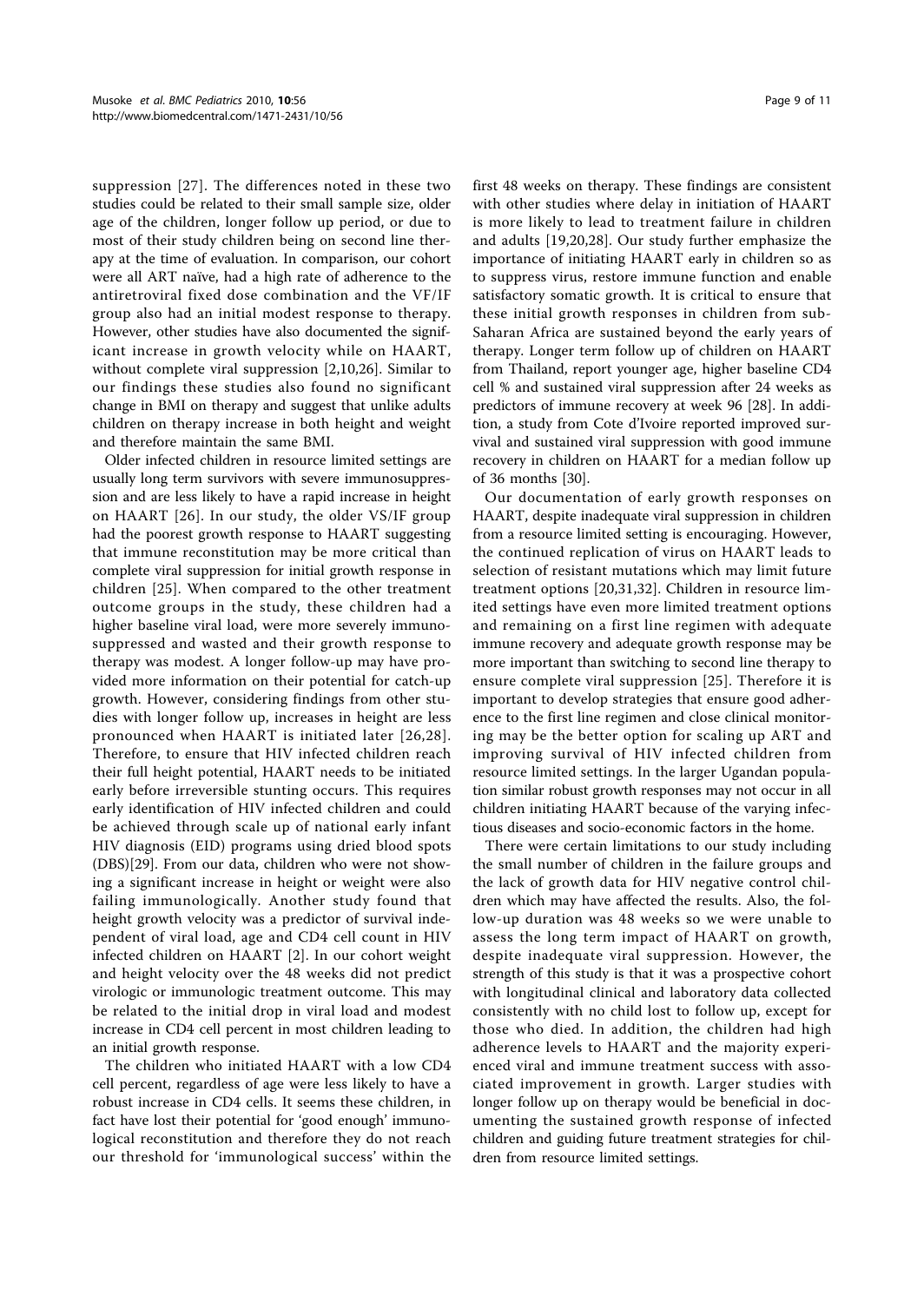#### Conclusion

In a cohort of HIV infected Uganda children we demonstrated a significant increase in weight and height during treatment with HAART. The age at initiation of HAART determined the magnitude of the growth response with the more significant increases in weight and height response documented in the youngest age group (<1 year). Of note, those children who did not experience complete viral suppression on therapy but did show immunologic success also showed a marked improvement in growth parameters. Children who initiated therapy with severe immune suppression were less likely to restore immune function and only had modest growth response. These data emphasize the importance of initiating HAART early to ensure adequate immune and growth responses.

#### Acknowledgements

The authors would like to thank the families and children who participated in the International leadership Award (ILA) study. Their commitment to this important study has advanced our knowledge and understanding of antiretroviral treatment for HIV infected children from resource limited settings. This study could not have been done without the dedication of the ILA study staff based at Makerere University -Johns Hopkins University research collaboration and the support of the Elizabeth Glaser Pediatric AIDS Foundation (EGPAF) through the ILA grant. We thank Prof. Peter Mugyenyi (JCRC Kampala Uganda) and Prof. Mark Kline (Baylor College of Medicine, Houston TX) for providing consultation to the ILA program and study.

#### Author details

<sup>1</sup>Department of Paediatrics and Child Health, Makerere University, Kampala, Uganda. <sup>2</sup>Makerere University-Johns Hopkins University Research Collaboration, Kampala, Uganda. <sup>3</sup>School of Public Health, Makerere University, Kampala, Uganda. <sup>4</sup>Center for International Health, University of Bergen, Norway. <sup>5</sup>Johns Hopkins University, Baltimore MD, USA.

#### Authors' contributions

PM contributed to the statistical analysis and writing of the manuscript, LBM contributed to the conduct of the study (study coordinator), collection of data, analysis and writing of the manuscript, PA contributed to collection of data and analysis, DB (senior statistician) contributed to study design, statistical analysis, data interpretation and writing of the manuscript, MM contributed to the statistical analysis and interpretation, TT contributed to the analysis, review and writing of the manuscript. MGF contributed to the writing and review of manuscript. PMM(principal investigator) corresponding author, contributed to the study design and conduct, analysis and writing of the manuscript. All authors read and approved the manuscript and agreed to the submission.

#### Competing interests

The authors declare that they have no competing interests.

Received: 24 March 2010 Accepted: 6 August 2010 Published: 6 August 2010

#### References

- Berhane R, Bagenda D, Marum L, Aceng E, Ndugwa C, Bosch RJ, Olness K: Growth failure as a prognostic indicator of mortality in pediatric HIV infection. Pediatrics 1997, 100(1):E7..
- Chantry CJ, Byrd RS, Englund JA, Baker CJ, McKinney RE Jr: Growth, survival and viral load in symptomatic childhood human immunodeficiency virus infection. Pediatr Infect Dis J 2003, 22(12):1033-1039.
- 3. Fergusson P, Tomkins A: HIV prevalence and mortality among children undergoing treatment for severe acute malnutrition in sub-Saharan

Africa: a systematic review and meta-analysis. Trans R Soc Trop Med Hya 2009, 103(6):541-548.

- 4. Arpadi SM: Growth failure in children with HIV infection. J Acquir Immune Defic Syndr 2000, 25(Suppl 1):S37-42.
- 5. Miller TL: Nutritional aspects of HIV-infected children receiving highly active antiretroviral therapy. AIDS 2003, 17(Suppl 1):S130-140.
- 6. Arpadi SM, Cuff PA, Kotler DP, Wang J, Bamji M, Lange M, Pierson RN, Matthews DE: Growth velocity, fat-free mass and energy intake are inversely related to viral load in HIV-infected children. J Nutr 2000, 130(10):2498-2502.
- 7. World Health Statistics 2009. World Health Organization Geneva Switzerland 2009.
- 8. Uganda Demographic and Health Survey 2006. Calverton, Maryland, USA: UBOS and Macro International Inc.; 2007.
- 9. De Beaudrap P, Rouet F, Fassinou P, Kouakoussui A, Mercier S, Ecochard R, Msellati P: CD4 cell response before and after HAART initiation according to viral load and growth indicators in HIV-1-infected children in Abidjan, Cote d'Ivoire. J Acquir Immune Defic Syndr 2008, 49(1):70-76.
- 10. Kabue MM, Kekitiinwa A, Maganda A, Risser JM, Chan W, Kline MW: Growth in HIV-infected children receiving antiretroviral therapy at a pediatric infectious diseases clinic in Uganda. AIDS Patient Care STDS 2008, 22(3):245-251.
- 11. Kekitiinwa A, Lee KJ, Walker AS, Maganda A, Doerholt K, Kitaka SB, Asiimwe A, Judd A, Musoke P, Gibb DM: Differences in factors associated with initial growth, CD4, and viral load responses to ART in HIV-infected children in Kampala, Uganda, and the United Kingdom/Ireland. J Acquir Immune Defic Syndr 2008, 49(4):384-392.
- 12. Sutcliffe CG, van Dijk JH, Bolton C, Persaud D, Moss WJ: Effectiveness of antiretroviral therapy among HIV-infected children in sub-Saharan Africa. Lancet Infect Dis 2008, 8(8):477-489.
- 13. Verweel G, van Rossum AM, Hartwig NG, Wolfs TF, Scherpbier HJ, de Groot R: Treatment with highly active antiretroviral therapy in human immunodeficiency virus type 1-infected children is associated with a sustained effect on growth. Pediatrics 2002, 109(2):E25.
- 14. Musoke PM, Barlow-Mosha L, Bagenda D, Mudiope P, Mubiru M, Ajuna P, Tumwine JK, Fowler MG: Response to antiretroviral therapy in HIV infected Ugandan children exposed and not exposed to single dose Nevirapine at birth. J Acquir Immune Defic Syndr 2009, 52(5):560-568.
- 15. WHO: Scaling Up Antiretroviral Therapy in Resource-Limited Settings: Guidelines for a Public Health Approach. Geneva, Switzerland: World Health Organization 2002.
- 16. Barlow-Mosha L, Ajuna P, Lutajjumwa M, Mubiru M, Musoke P: Early effectiveness of triomune in HIV infected children. IAS Conference Rio de Janeiro, Brazil, 24-27 July 2005 Abstract WeOa0103
- 17. WHO: Anrtho and WHOAnrthroPlus. version 3, April 2009 soft ware 2009 [http://www.who.int/childgrowth/software/en].
- 18. Bolton-Moore C, Mubiana-Mbewe M, Cantrell RA, Chintu N, Stringer EM, Chi BH, Sinkala M, Kankasa C, Wilson CM, Wilfert CM, et al: Clinical outcomes and CD4 cell response in children receiving antiretroviral therapy at primary health care facilities in Zambia. JAMA 2007, 298(16):1888-1899.
- 19. Essajee SM, Kim M, Gonzalez C, Rigaud M, Kaul A, Chandwani S, Hoover W, Lawrence R, Spiegel H, Pollack H, et al: Immunologic and virologic responses to HAART in severely immunocompromised HIV-1-infected children. AIDS 1999, 13(18):2523-2532.
- 20. Kamya MR, Mayanja-Kizza H, Kambugu A, Bakeera-Kitaka S, Semitala F, Mwebaze-Songa P, Castelnuovo B, Schaefer P, Spacek LA, Gasasira AF, et al: Predictors of long-term viral failure among Ugandan children and adults treated with antiretroviral therapy. J Acquir Immune Defic Syndr 2007, 46(2):187-193.
- 21. Reddi A, Leeper SC, Grobler AC, Geddes R, France KH, Dorse GL, Vlok WJ, Mntambo M, Thomas M, Nixon K, et al: Preliminary outcomes of a paediatric highly active antiretroviral therapy cohort from KwaZulu-Natal, South Africa. BMC Pediatr 2007, 7:13.
- 22. Wamalwa DC, Farquhar C, Obimbo EM, Selig S, Mbori-Ngacha DA, Richardson BA, Overbaugh J, Emery S, Wariua G, Gichuhi C, et al: Early response to highly active antiretroviral therapy in HIV-1-infected Kenyan children. J Acquir Immune Defic Syndr 2007, 45(3):311-317.
- 23. Banerjee T, Pensi T, Banerjee D, et al: Impact of HAART on survival, weight gain and resting energy expenditure in HIV-1-infected children in India. Ann Trop Paediatr 2010, 30(1):27-37.